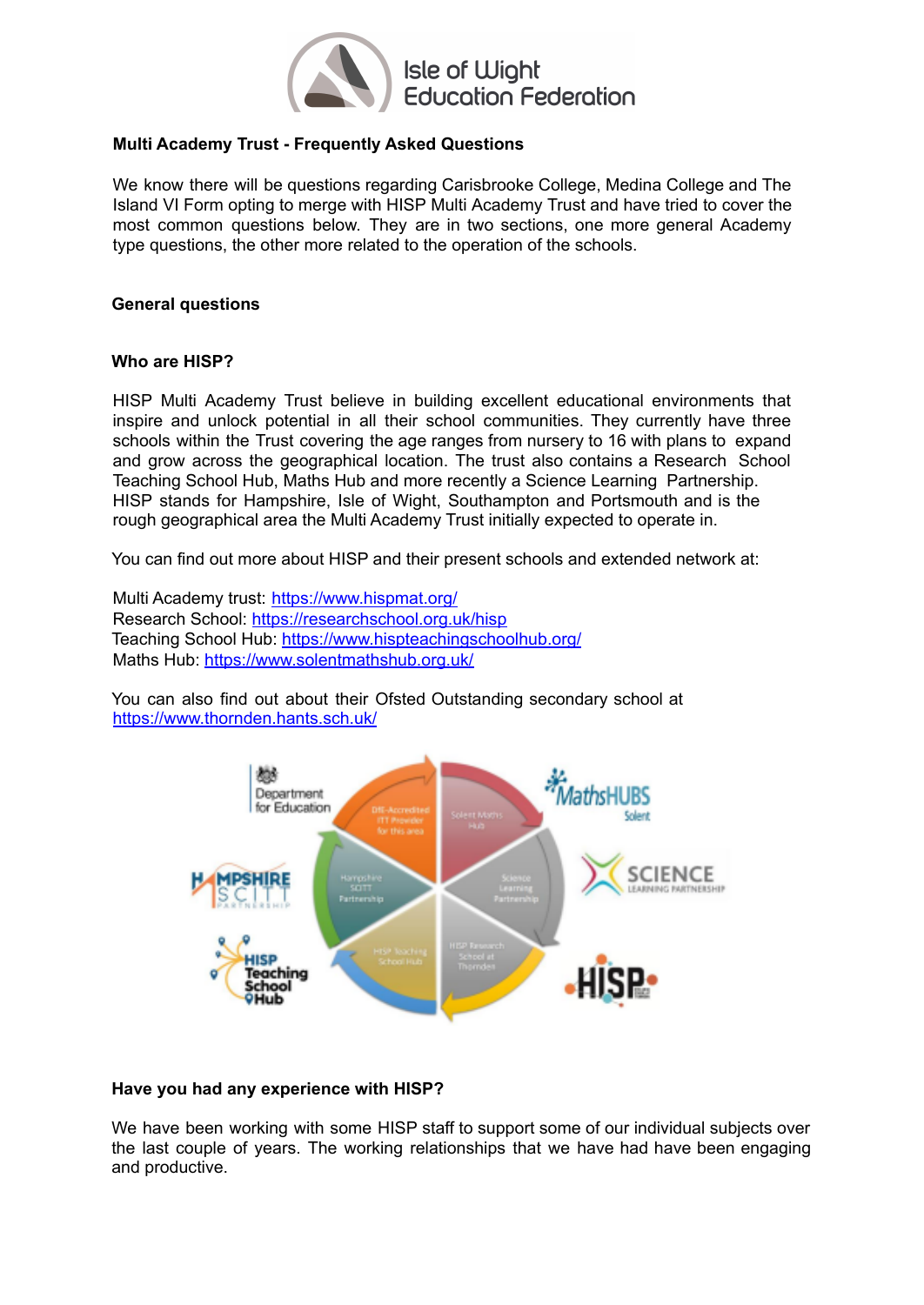### **Will we have to follow a centralised curriculum?**

One of the key criteria when searching for a MAT was that the curriculum decisions should stay with the school. HISP does not run any centrally controlled curriculum design and schools are free to choose exam boards.

This means that we will continue to have control over our full curriculum and that work being undertaken regarding learning journeys and unit summaries remains at the forefront.

### **Academies have the autonomy to alter term dates, length of the school day or the academic year. Would this happen?**

The Governing Board does currently have autonomy to deviate from the IW Council proposed calendar. Historically, however, we have adopted the IW dates in the best interest of family life and compatibility with other schools. There is the possibility we will have some aligned training with other member schools of the MAT but this would utilise the INSET days schools have.

### **What about policies and procedures?**

Our school policies will remain, however over time it would make sense for some governance type policies to align over the MAT such as finance and complaints.

You can see how policies presently operate across HISP MAT [here](https://www.hispmat.org/page/?title=Policies+%26amp%3B+Other+Information&pid=2%206)

### **What is the timescale for us to join if this goes ahead?**

Due to the legal work that would be required it is unlikely we would formally join much before Nov/Dec 2022 however, if the Regional School Commissioners and leadership do agree then we could start to work together before the legal work is completed.

### **How many children are taught in academies?**

Over 55% of students in state funded schools (over 80% of secondary) are now taught in academies a number that continues to increase. Strong families of schools in Multi Academy Trusts are increasing as schools come together with other like-minded schools.

### **Does this mean we will get lots of new equipment or buildings?**

Being part of a Multi Academy Trust does not automatically mean more money in school. The school will still be funded the same way as before, however, we will be able to work in partnership with the trust to help develop our bids for replacement buildings.

### **Does OFSTED inspect MATs?**

OFSTED does not inspect MATs but does inspect all individual schools within the MAT. The effectiveness of the MAT is measured by making a summary evaluation from the schools inspected.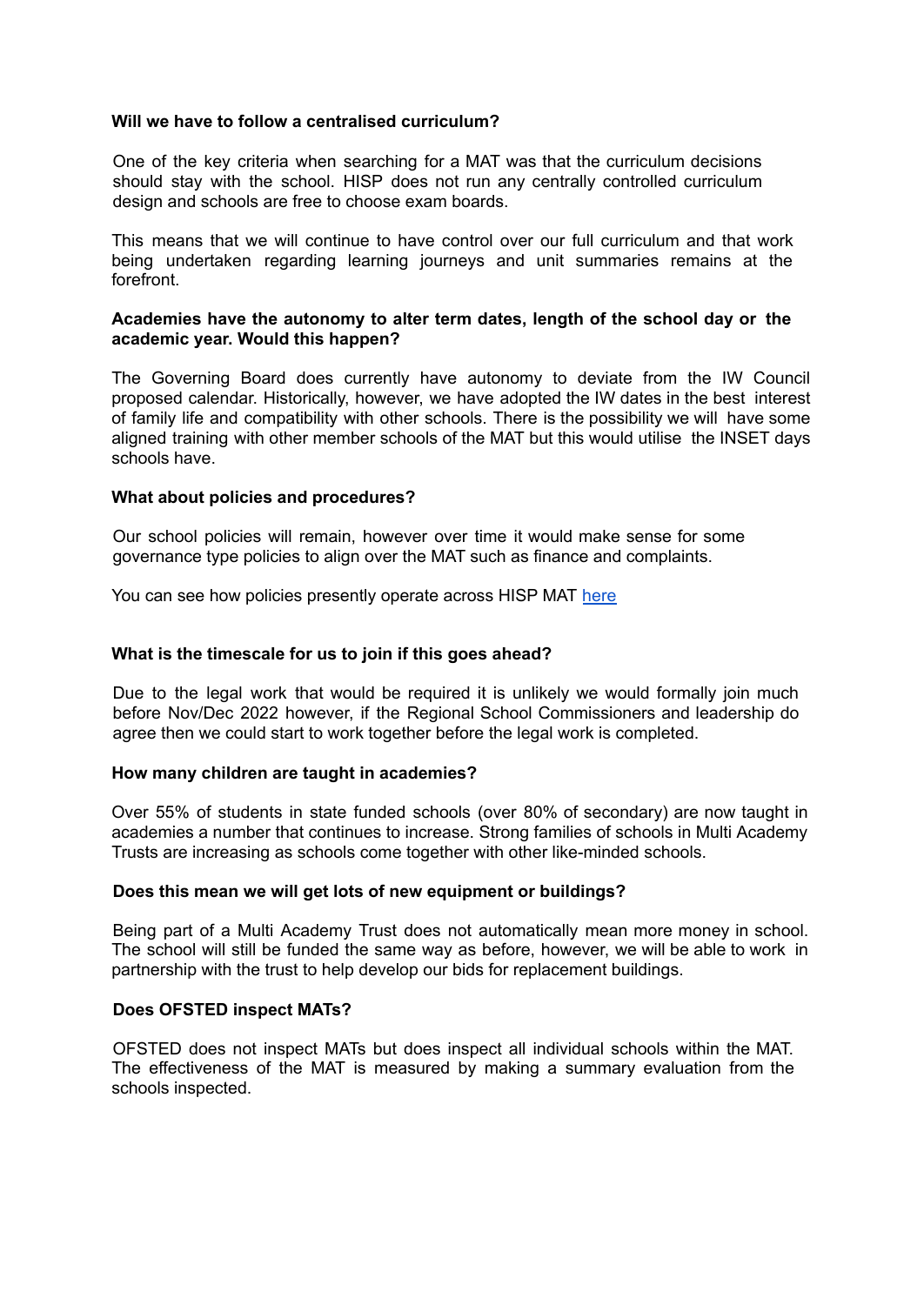# **Will the staff be dedicated to The Isle of Wight Education Federation or will they be expected to work elsewhere in the MAT?**

Within the MAT, staff can be associated with one school at which they spend their time and so our staff will continue to spend their time at Isle of Wight Education schools. However, HISP has some staff who are not specifically allocated to one school and can be used flexibly to support schools for short periods of time or teach in a school that has a specific need for a given academic year.

# **Student day to day questions**

### **My child is currently entitled to free school meals, will this change?**

We are committed to supporting parents in the same way that we presently do. This is the same for those students that receive Free School Meals.

### **Will the length of the school day change?**

The school day will remain the same as at present. We are aware the government are consulting on prescribed school hours, but we presently meet the required proposed statutory hours.

### **Will the school name change?**

No, we will continue to be known as Carisbrooke College, Medina College and The Island VI Form, as Isle of Wight Education Federation schools.

### **Will the school uniform change?**

No, we will continue to maintain the same school dress code.

### **Would Carisbrooke College or Medina College admissions policy change?**

We are required to work within the national admissions framework and this would continue to be the case as a member of HISP. We have already consulted on our admission policy for next year (2023). The school will still be consulting on its own admission policy in the future.

### **Will The Isle of Wight Education Federation schools still be able to work with other schools?**

Absolutely – one reason to join HISP is they work with many different schools via the Training Partnership, Teaching School Hub and Research School arm. Joining HISP would enable us to expand our networking considerably and learn from professional colleagues.

### **As HISPs secondary experience is 11 to 16 how will they support the VI form?**